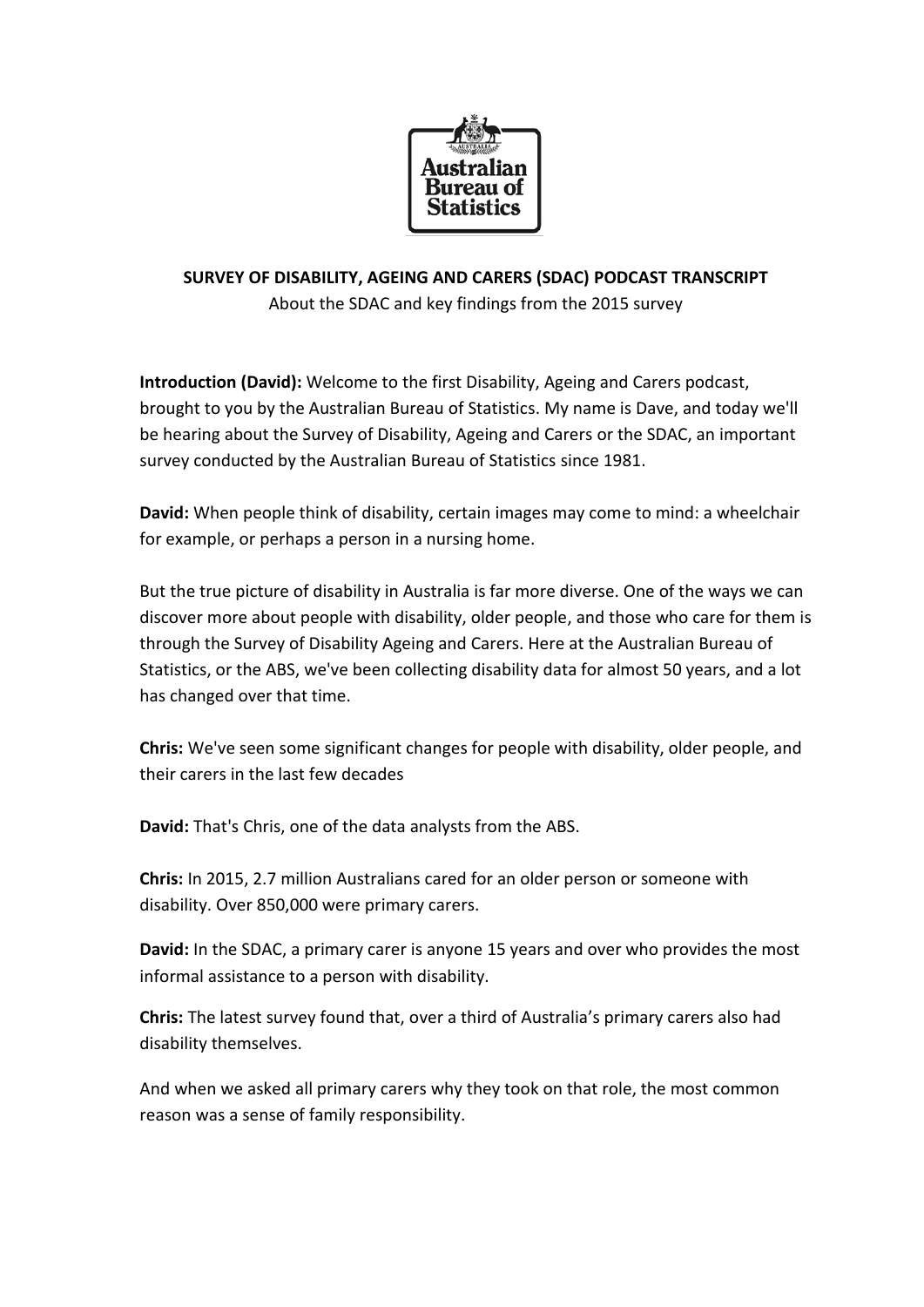We know this because of the SDAC. The ABS began collecting disability information back in 1967. Now a survey in its own right, over 75,000 people participated in 2015.

**David:** Having such a large survey enables the ABS to get a comprehensive picture of people with disability, older people and their carers, which in turn informs government policy, and allows for improved service provision for those needing assistance. For example, the SDAC was one of the data sources used to create the National Disability Insurance Scheme. It's all about asking the right questions to the right people.

**Chris:** By working closely with our government and community, we can measure how we're doing as a nation to deliver services to the people that need them, as well as how we're supporting their carers.

**David:** So the survey measures all the fundamental information about these population groups, one of which being the number of people with disability.

**Chris:** In 2015, there were 4.3 million people with disability, that's almost one in five Australians.

**David:** But the survey goes deeper than that. It asks questions about whether people need assistance because of their disability, and whether they actually get that help.

**Chris:** The latest data found that just over two thirds of people who needed assistance had their needs fully met. But that means that almost a third of people who needed help were missing out on some of that help.

**David:** The survey has adapted over time to reflect changing community attitudes. For example, the latest SDAC includes information about people's experience of disability discrimination.

**Chris:** We found that over 20% of people with disability aged 15-24 said they'd experienced discrimination because of their disability. That's a large amount – one in five.

**David:** Disability can be complex, and people can be affected by more than one disability. By measuring the types of disability that people have, the SDAC can track changes over time.

**Chris:** One area where we've seen a lot of change in recent years is in mental and behavioural disorders. In 2015, over 21% of people with disability reported one of these conditions, that's up from less than 15% in 1998. Some of that movement reflects changes in the way we collect the data, as well as changes in the way these conditions are diagnosed.